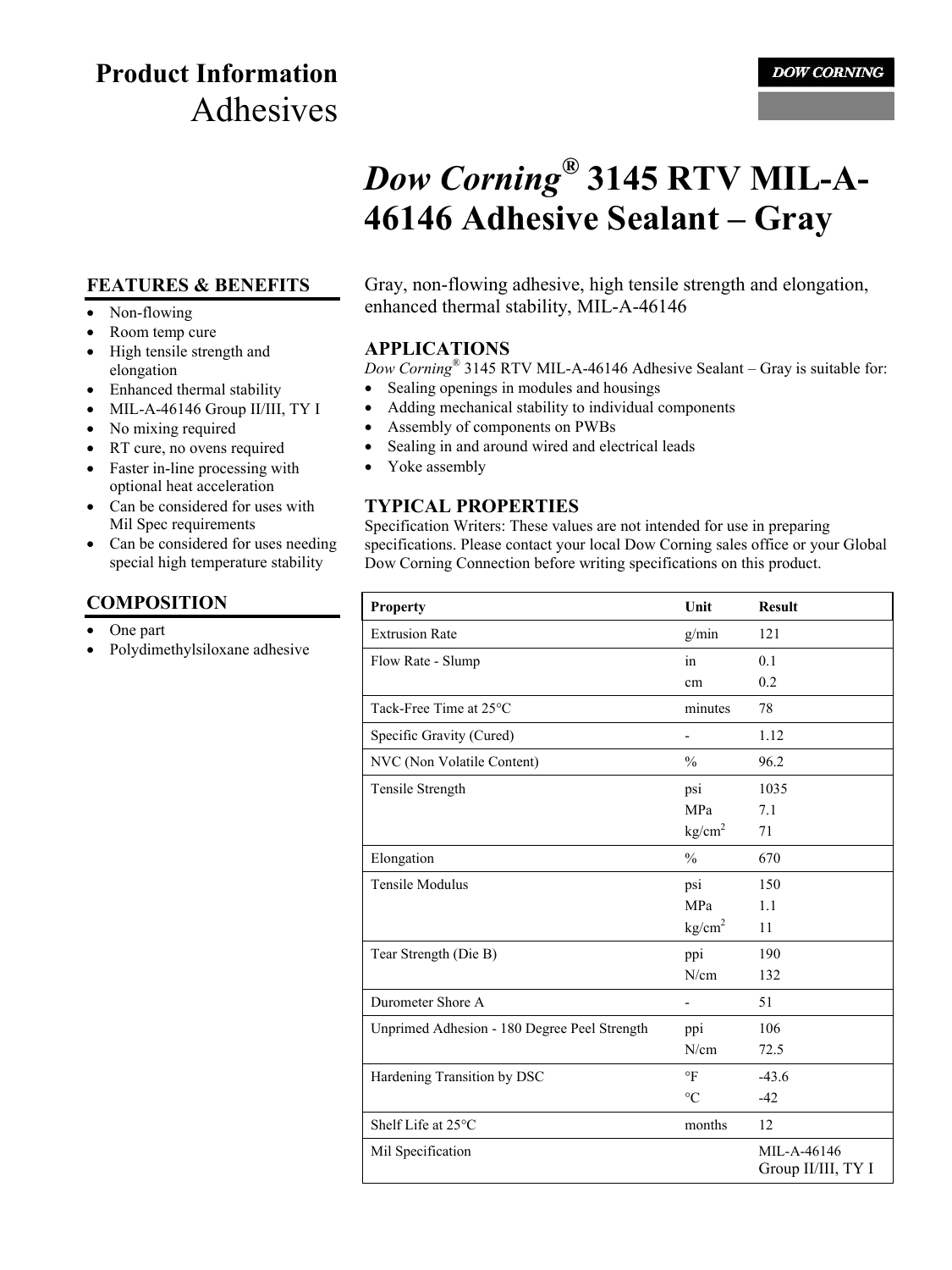#### **DESCRIPTION**

*Dow Corning*® RTV one-part moisture cure adhesives are generally cured at room temperature and in an environment of 30 to 80 percent relative humidity eliminating the need for curing ovens and the associated costs of energy and capital. Greater than 90 percent of full physical properties should be attained within 24 to 72 hours and varies according to product. Faster manufacturing throughput can be achieved since the adhesive and component can be handled in much shorter times of about 10 to 120 minutes, depending on the adhesive selected and the amount applied. These adhesives are not typically used in highly confined spaces or where a deep section cure is required as they generally cure from the exposed surface inward at a rate of 0.25 inch per seven days. Cure progresses from the outer exposed surface and is dependent on the moisture in the air. Working time is generally a few minutes to an hour for these products until a surface skin begins to form. Mild heat below 60°C (140°F) may be used to increase through-put by accelerating the cure. *Dow Corning*® silicone adhesives retain their original physical and electrical properties over a broad range of operating conditions which enhance the reliability of and service life of electronic devices. The stable chemistry and versatile processing options of these adhesives offer benefits for a variety of electronics needs from increasing component safety and reliability, reducing total cost or increasing the performance envelope of devices or modules. Underwriters Laboratory (UL) 94 recognition is based on minimum thickness requirements. Please consult the UL Online Certifications Directory for the most accurate certification information.

## **APPLICATION METHODS**

 Automated or manual needle dispense

#### **PREPARING SURFACES**

All surfaces should be thoroughly cleaned and/or degreased with *Dow Corning*® brand OS Fluids, naphtha, mineral spirits, methyl ethyl ketone (MEK) or other suitable solvent. Solvents such as acetone or isopropyl alcohol (IPA) do not tend to remove oils well, and any oils remaining on the surface may interfere with adhesion. Light surface abrasion is recommended whenever possible, because it promotes good cleaning and increases the surface area for bonding. A final surface wipe with acetone or IPA is also useful. Some cleaning techniques may provide better results than others; users should determine the best techniques for their particular applications.

#### **SUBSTRATE TESTING**

Due to the wide variety of substrate types and differences in substrate surface conditions, general statements on adhesion and bond strength are impossible. To ensure maximum bond strength on a particular substrate, 100 percent cohesive failure of the adhesive in a lap shear or similar adhesive strength test is desired. This ensures compatibility of the adhesive with the substrate being considered. Also, this test can be used to determine minimum cure time or can detect the presence of surface contaminants such as mold release agents, oils, greases and oxide films.

## **ADHESION**

*Dow Corning* silicone adhesives are specially formulated to provide unprimed adhesion to many reactive metals, ceramics and glass, as well as to selected laminates, resins and plastics. However, good adhesion cannot be expected on non-reactive metal substrates or non-reactive plastic surfaces such as Teflon<sup>®</sup>, polyethylene or polypropylene. Special surface treatments such as chemical etching or plasma treatment can sometimes provide a reactive surface and promote adhesion to these types of substrates. *Dow Corning*® brand Primers can be used to increase the chemical activity on difficult

substrates. Poor adhesion may be experienced on plastic or rubber substrates that are highly plasticized, because the mobile plasticizers act as release agents. Small-scale laboratory evaluation of all substrates is recommended before production trials are made.

## **USEFUL TEMPERATURE RANGES**

For most uses, silicone elastomers should be operational over a temperature range of -45 to 200°C (-49 to 392°F) for long periods of time. However, at both the low- and high temperature ends of the spectrum, behavior of the materials and performance in particular applications can become more complex and require additional considerations. For low-temperature performance, thermal cycling to conditions such as  $-55^{\circ}$ C ( $-67^{\circ}$ F) may be possible, but performance should be verified for your parts or assemblies. Factors that may influence performance are configuration and stress sensitivity of components, cooling rates and hold times, and prior temperature history. At the hightemperature end, the durability of the cured silicone elastomer is time and temperature dependent. As expected, the higher the temperature, the shorter the time the material will remain useable.

## **SOLVENT EXPOSURE**

When liquid or vapor solvent or fuel exposure can occur in an application, the silicone adhesive discussed in this brochure is intended only to survive splash or intermittent exposures. It is not suited for continuous solvent or fuel exposure. Testing should be done to confirm performance of the adhesives under these conditions.

#### **HANDLING PRECAUTIONS PRODUCT SAFETY INFORMATION REQUIRED FOR SAFE USE IS NOT INCLUDED IN THIS DOCUMENT. BEFORE HANDLING, READ PRODUCT AND MATERIAL SAFETY DATA**